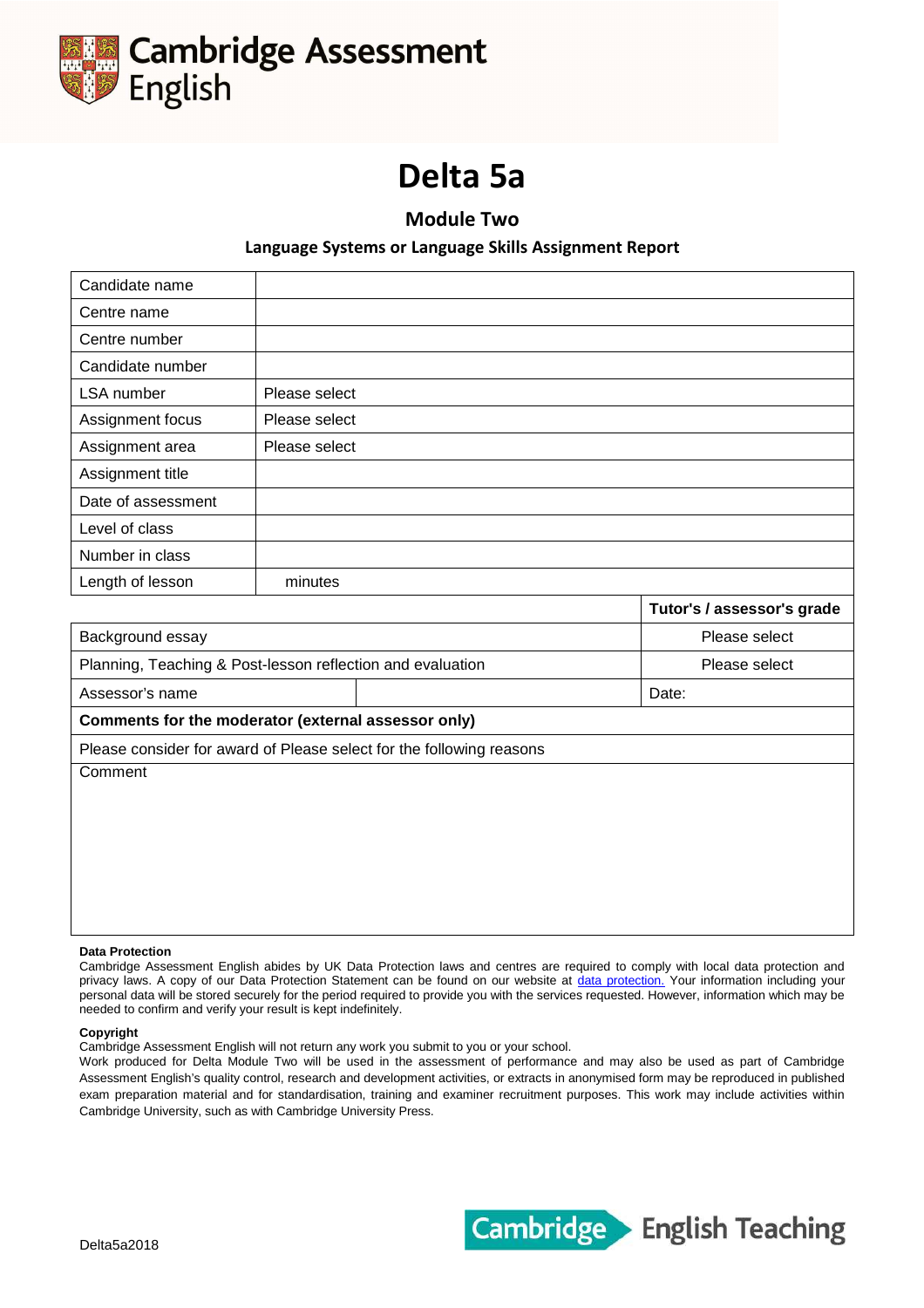### **1. Quality of writing**

Successful candidates demonstrate that they can effectively present an essay which:

| <b>Comment</b> |    |                                                                                                          |               |
|----------------|----|----------------------------------------------------------------------------------------------------------|---------------|
| e)             |    | respects the word limit (2,000-2,500 words) and states the number of words used                          | Please select |
| d)             |    | follows the conventions of a standard referencing system for in-text referencing and<br>the bibliography | Please select |
| C)             |    | refers to and references key sources                                                                     | Please select |
| b)             |    | uses appropriate terminology accurately                                                                  | Please select |
|                | a) | is written in language which is clear, accurate, easy to follow and is cohesive and<br>clearly ordered   | Please select |

## **2. Clarity of topic**

Successful candidates demonstrate that they can effectively make clear the topic of the essay by:

| <b>Comment</b> |                                                                                                                                                                         |               |
|----------------|-------------------------------------------------------------------------------------------------------------------------------------------------------------------------|---------------|
| e)             | following through in later parts of the essay on key issues identified in earlier parts                                                                                 | Please select |
| d)             | making all parts of the essay relevant to the topic and coherent                                                                                                        | Please select |
| C)             | explaining with reference to classroom experience, reading and research why they<br>have chosen this area                                                               | Please select |
| b)             | defining the scope of the area they will analyse with reference to e.g. learners,<br>teaching approach, method, learning context, learner needs or text type            | Please select |
| a)             | identifying for analysis a specific area of the grammar, lexis, phonology or discourse<br>system of English, or a skills area (listening, speaking, reading or writing) | Please select |

### **3. Analysis and issues**

Successful candidates can effectively demonstrate an understanding of the specific area by: a) analysing the specific area with accuracy, identifying key points Please select

b) showing awareness of a range of learning and teaching problems occurring in a range Please select of learning contexts

**Comment**

# **4. Suggestions for teaching**

Successful candidates demonstrate that they can effectively draw on experience and research to:

- a) outline and show familiarity with relevant key procedures, techniques, resources and/or materials Please select
- b) evaluate how the selected procedures, techniques, resources and or materials might evaluate now the selected procedures, techniques, resources and or materials might Please select<br>be used effectively in classroom practice
- c) demonstrate how the procedures, techniques, resources and/or materials address demonstrate now the procedures, techniques, resources and/or materials address Please select points raised under Analysis and issues'

# **Comment**

**Overall comment**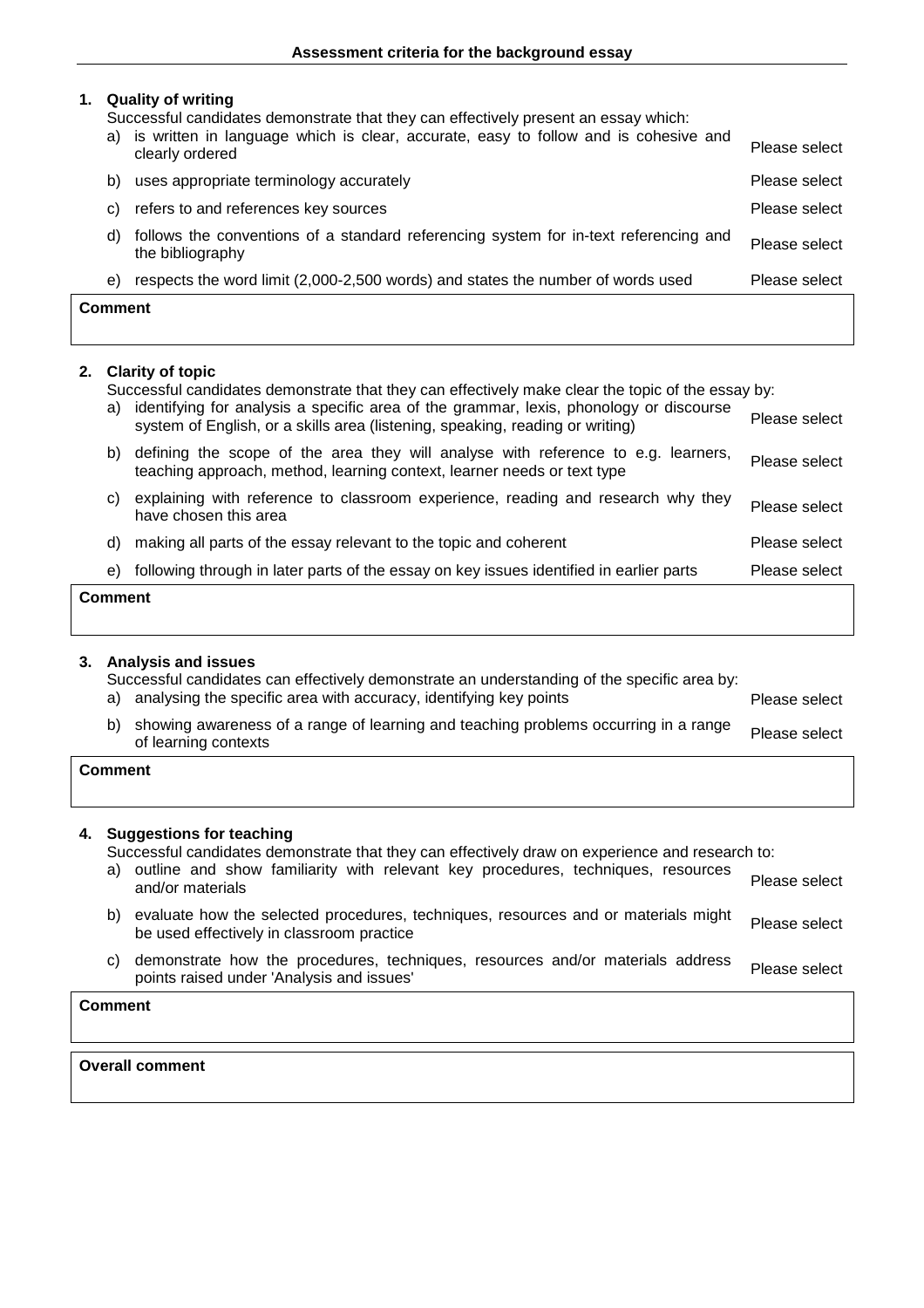#### **5. Planning and preparation**

Successful candidates have designed and presented a lesson plan and supporting documentation which: a) includes

|                | (i)<br>a brief general overview of the group of learners and the course                                                                                                                                                                                                             | Please select |
|----------------|-------------------------------------------------------------------------------------------------------------------------------------------------------------------------------------------------------------------------------------------------------------------------------------|---------------|
|                | (ii)<br>information about individual learners relevant to the lesson                                                                                                                                                                                                                | Please select |
|                | b) sets out clear and appropriate overall aims and learning outcomes for the lesson in<br>relation to language systems and/or language skills and learner needs                                                                                                                     | Please select |
| C)             | provides relevant analysis of target language in terms of form, meaning/use and<br>phonology in the case of language systems, and in terms of linguistic, discoursal and<br>communicative features in the case of language skills                                                   | Please select |
| d)             | outlines any relevant link(s) between this lesson and relevant aspects of preceding<br>and subsequent lessons, and if relevant the course as a whole                                                                                                                                | Please select |
| e)             | states assumptions made about the learners' knowledge, abilities and interests<br>relevant to the aims and learning outcomes of the lesson                                                                                                                                          | Please select |
| f              | anticipates and explains potential problems in relation to the lesson's aims and<br>learning outcomes, the learners and the learning context, and the equipment,<br>materials and resources to be used                                                                              | Please select |
|                | g) suggests appropriate solutions to the problems outlined in 5f                                                                                                                                                                                                                    | Please select |
| h)             | describes suitably sequenced procedures and activities appropriate to achieving the<br>stated overall aims and stage aims                                                                                                                                                           | Please select |
| i)             | states materials and/or resources to be used, which are appropriate to the teaching<br>and learning context, the learners, the lesson aims and learning outcomes, and the<br>time available, and includes a copy/copies of suitably presented materials, sourced<br>where necessary | Please select |
| j)             | assigns realistic and appropriate timing for each stage and/or group of stages in the<br>procedure                                                                                                                                                                                  | Please select |
| k)             | includes a commentary, of between 500 and 750 words, which provides a clear<br>rationale for the lesson plan with reference to learner characteristics and needs and<br>the candidate's reading and research in the background essay                                                | Please select |
| <b>Comment</b> |                                                                                                                                                                                                                                                                                     |               |

# **6 – 9 Teaching**

| a) | 6. Creating and maintaining an atmosphere conducive to learning<br>Successful candidates demonstrate that they can effectively:<br>teach the class as a group and individuals within the group, with sensitivity to the<br>learners' needs and backgrounds, level and context, providing equal opportunities for<br>participation | Please select |
|----|-----------------------------------------------------------------------------------------------------------------------------------------------------------------------------------------------------------------------------------------------------------------------------------------------------------------------------------|---------------|
| b) | purposefully engage and involve learners                                                                                                                                                                                                                                                                                          | Please select |
| C) | vary their role in relation to the emerging learning and affective needs of learners<br>during the lesson                                                                                                                                                                                                                         | Please select |
| d) | listen and respond appropriately to learner contributions                                                                                                                                                                                                                                                                         | Please select |
|    | Comment:                                                                                                                                                                                                                                                                                                                          |               |

| a) |               | Understanding, knowledge and explanation of language and language skills<br>Successful candidates demonstrate that they can effectively: |  |  | use language which is accurate and appropriate for the teaching and learning context   | Please select |
|----|---------------|------------------------------------------------------------------------------------------------------------------------------------------|--|--|----------------------------------------------------------------------------------------|---------------|
| b) |               |                                                                                                                                          |  |  | adapt their own use of language to the level of the group and individuals in the group | Please select |
| C) | pronunciation |                                                                                                                                          |  |  | give accurate and appropriate models of language form, meaning/use and                 | Please select |

d) give accurate and appropriate information about language form, meaning/use and Please select